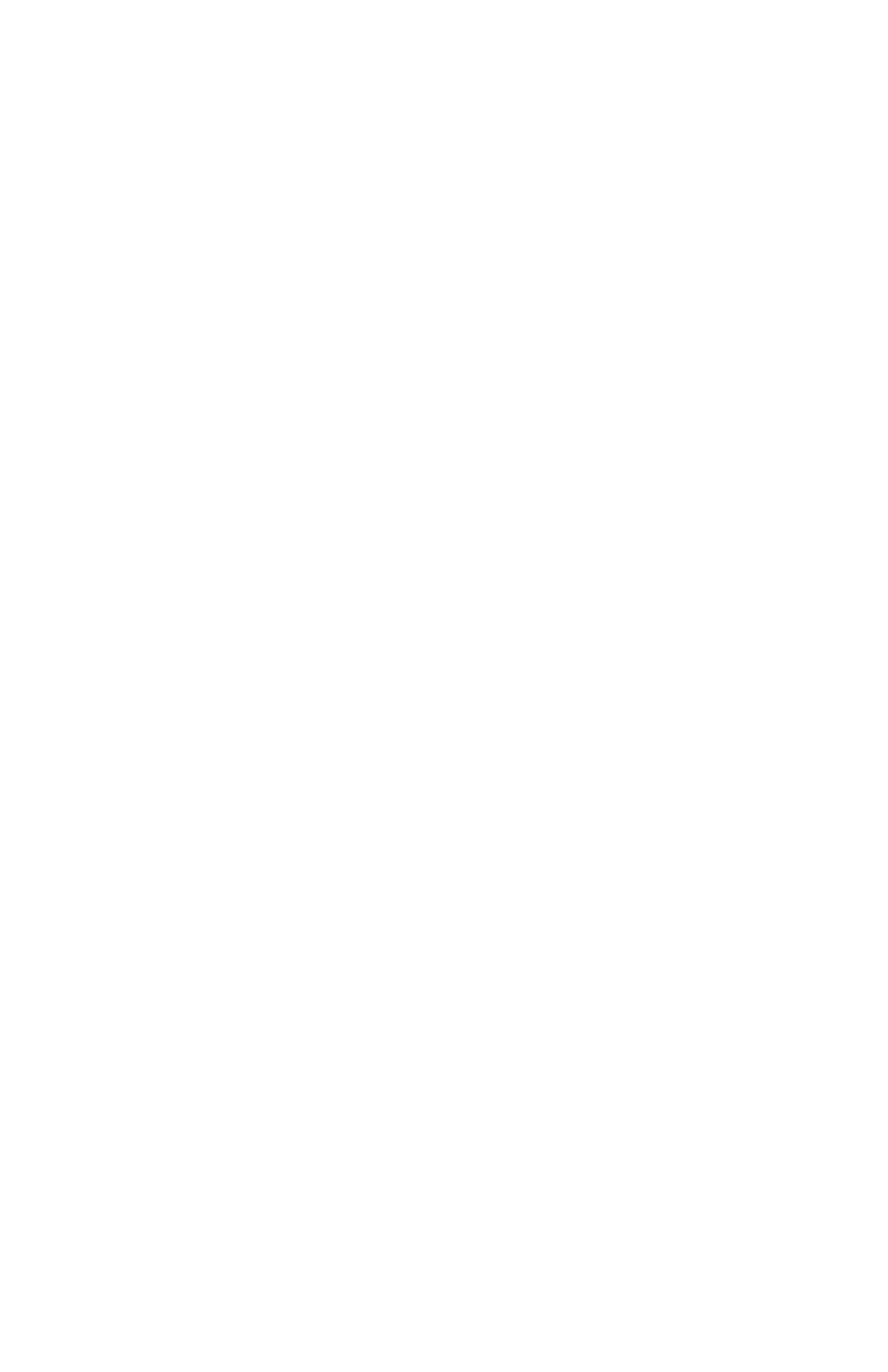# HealthLight

HealthLight manufactures photo-modulated (pulsed, light emitting diode) devices also known as light therapy devices. The infrared, visible red and blue LEDs are the heart of the HealthLight Therapy systems, providing gentle but powerful non-coherent light.

## **VISIBLE AND INVISIBLE LIGHT**



There are two main factors to maximize the benefits of light therapy:

> the wavelength the intensity of light energy

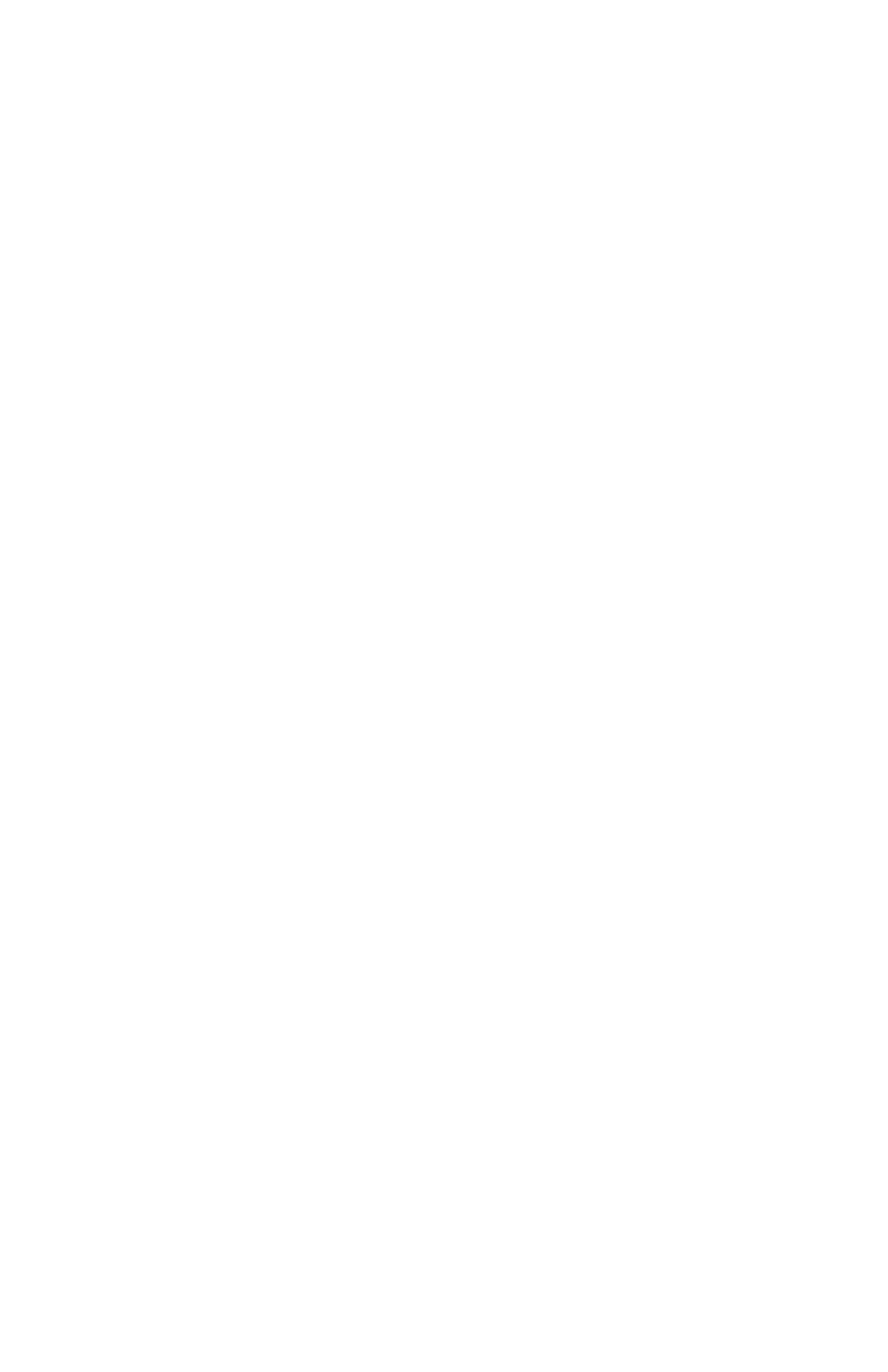### Increase Circulation & Relieve Pain

When NIR light waves reach the surface of your body they penetrate into your skin a very small distance to reach blood and other cells near your skin surface. These cells' energy-producing machinery, called mitochondria, absorb the NIR energy.



NIR influences the amount of energy the mitochondria produce and also affects the way nerve cells communicate and receive messages. The amount of NIR that gets absorbed by a cell varies depending on the energy state of the mitochondria.

One important effect of NIR is dilation of blood vessels, which reduces your blood pressure and improves circulation and oxygen delivery. NIR also reduces pain, speeds healing of wounds, and improves recovery after a heart attack or stroke.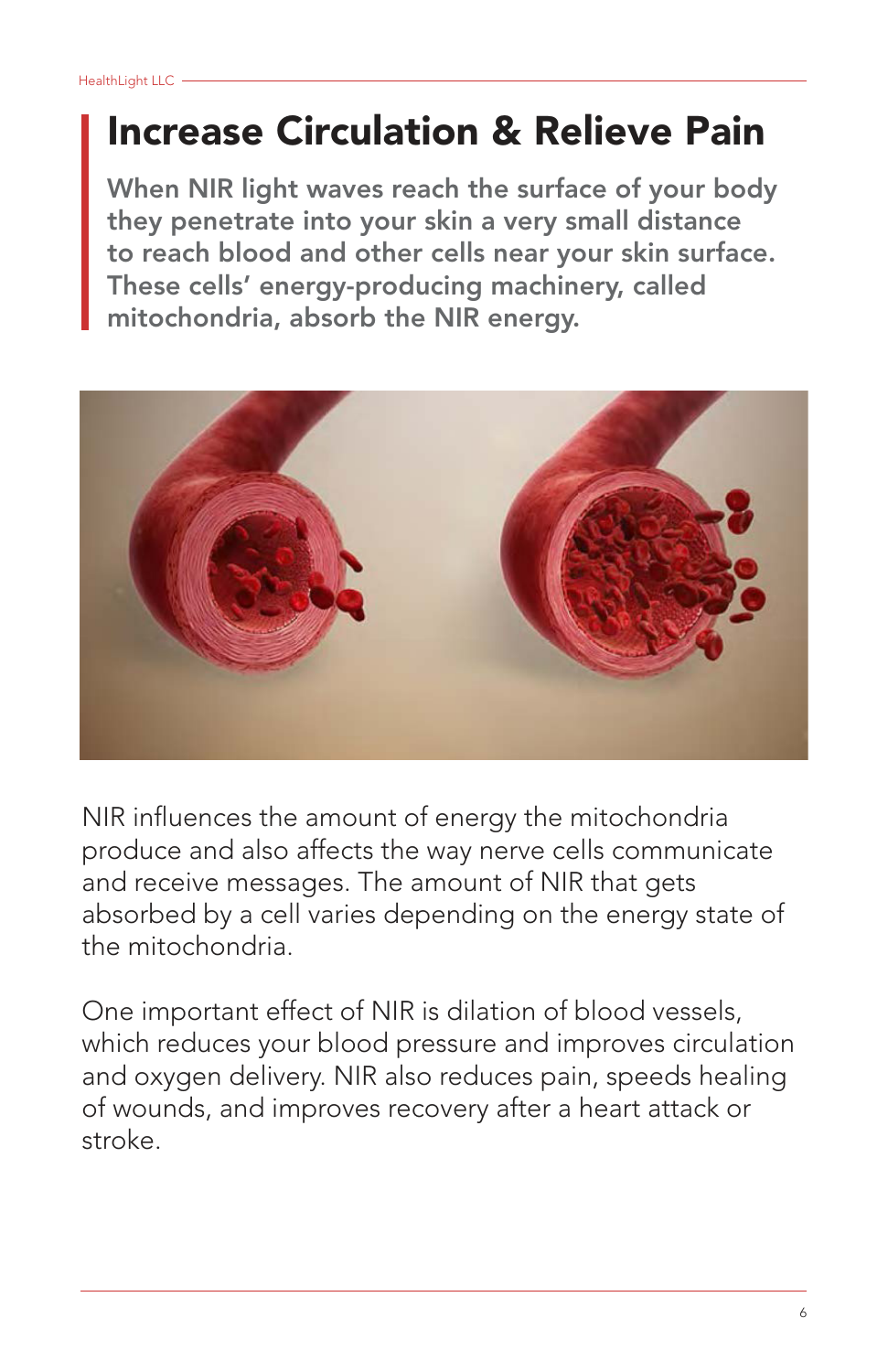### Muscle Spasms, Aches, & Stiffness

Light Therapy dramatically stimulates muscle trigger points and acupuncture points non-invasively providing musculoskeletal pain relief.



Acute conditions will respond more quickly than chronic conditions.

For acute conditions: we get users starting to feel a difference in the first few treatments.

For chronic conditions: we find the level of maximum improvement is between 24-36 treatments. Ongoing maintenance treatments will be needed.

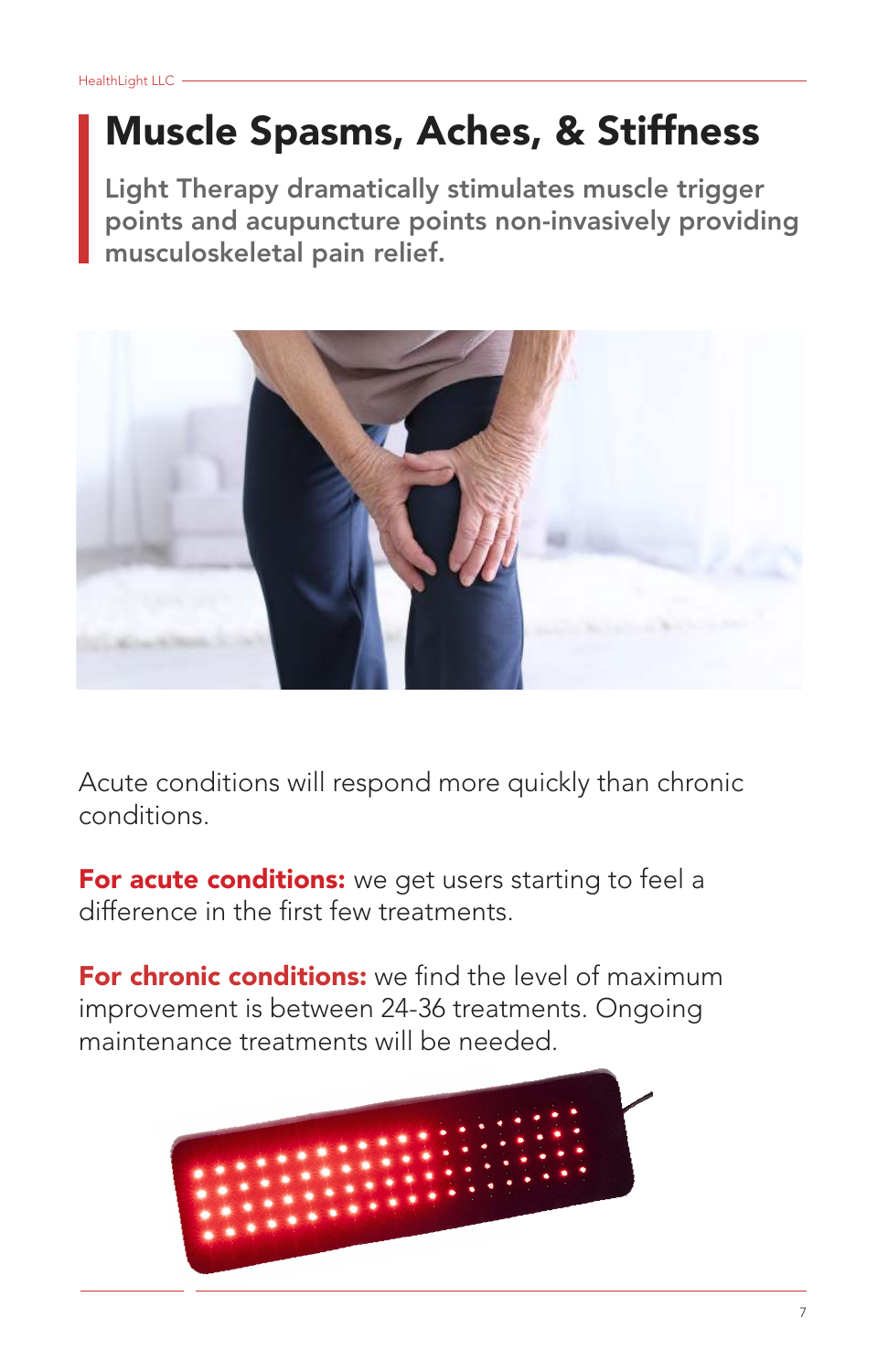# Why HealthLight?

HealthLight devices are easy to use and non-invasive. Our devices are a drug free pain relief treatment.



HealthLight devices offer an efficient and comfortable experience for patients. Therapy pads are designed in different sizes and shapes to allow application to a wide variety of body parts. Users treat from smaller areas like hands and feet to larger areas like the shoulders, hips and back. More that one pad can be utilized at the same time to treat multiple body parts.

Research backs the effectiveness of Near Infrared Therapy (NIR) to provide pain relief. HealthLightl uses cutting-edge, clinical strength and FDA-cleared technology to provide pain relief.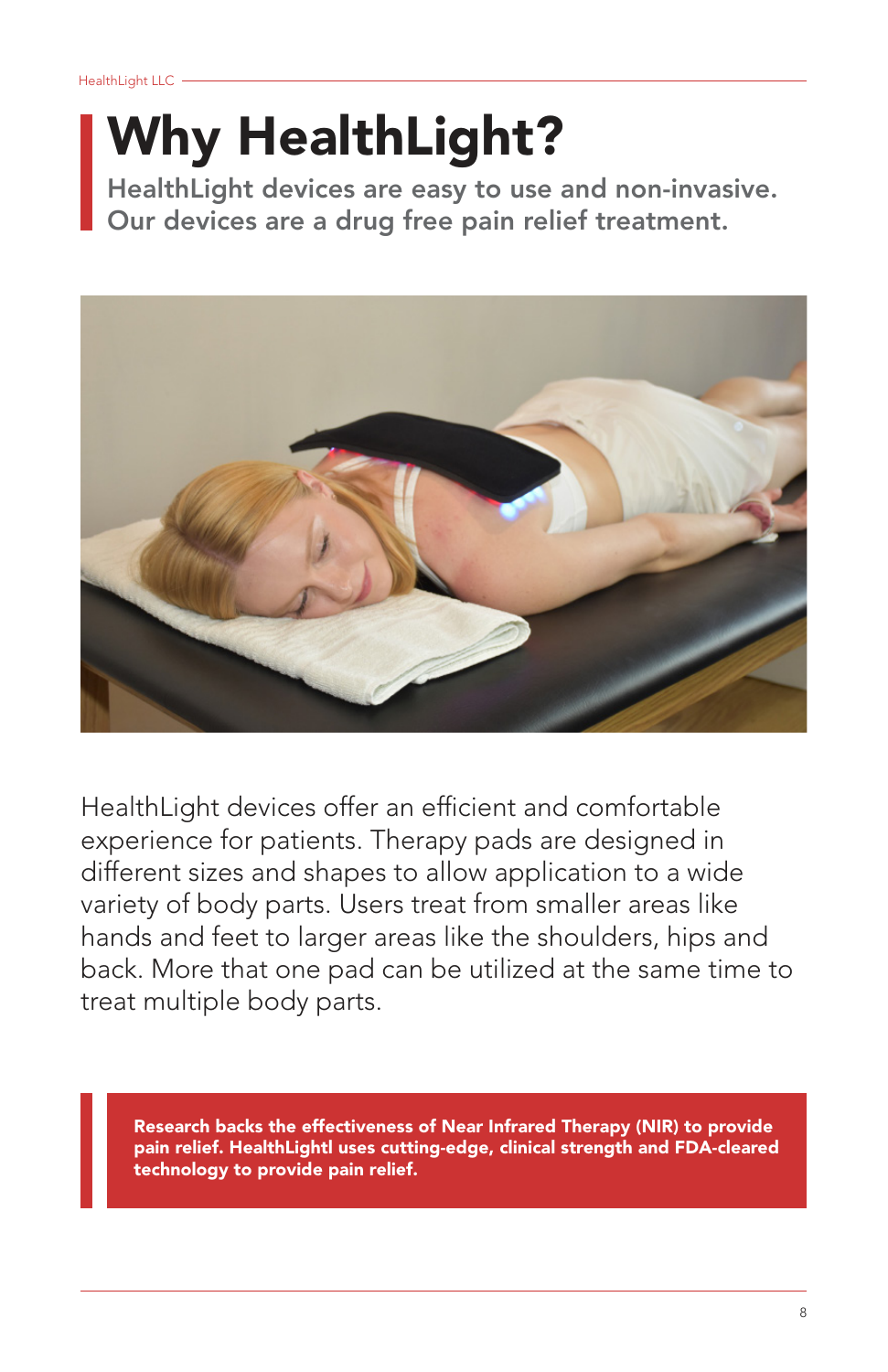## Easy Pain Relief Therapy

Our comprehensive line of light therapy pads are designed for in office use with a multi-port controller or for at home use with an in-line controller. With our Clinical Line, pads come with either our 2, 3 & 6 Port Controller.



#### Available as 3 & 6 Port Controller



2-Port Controller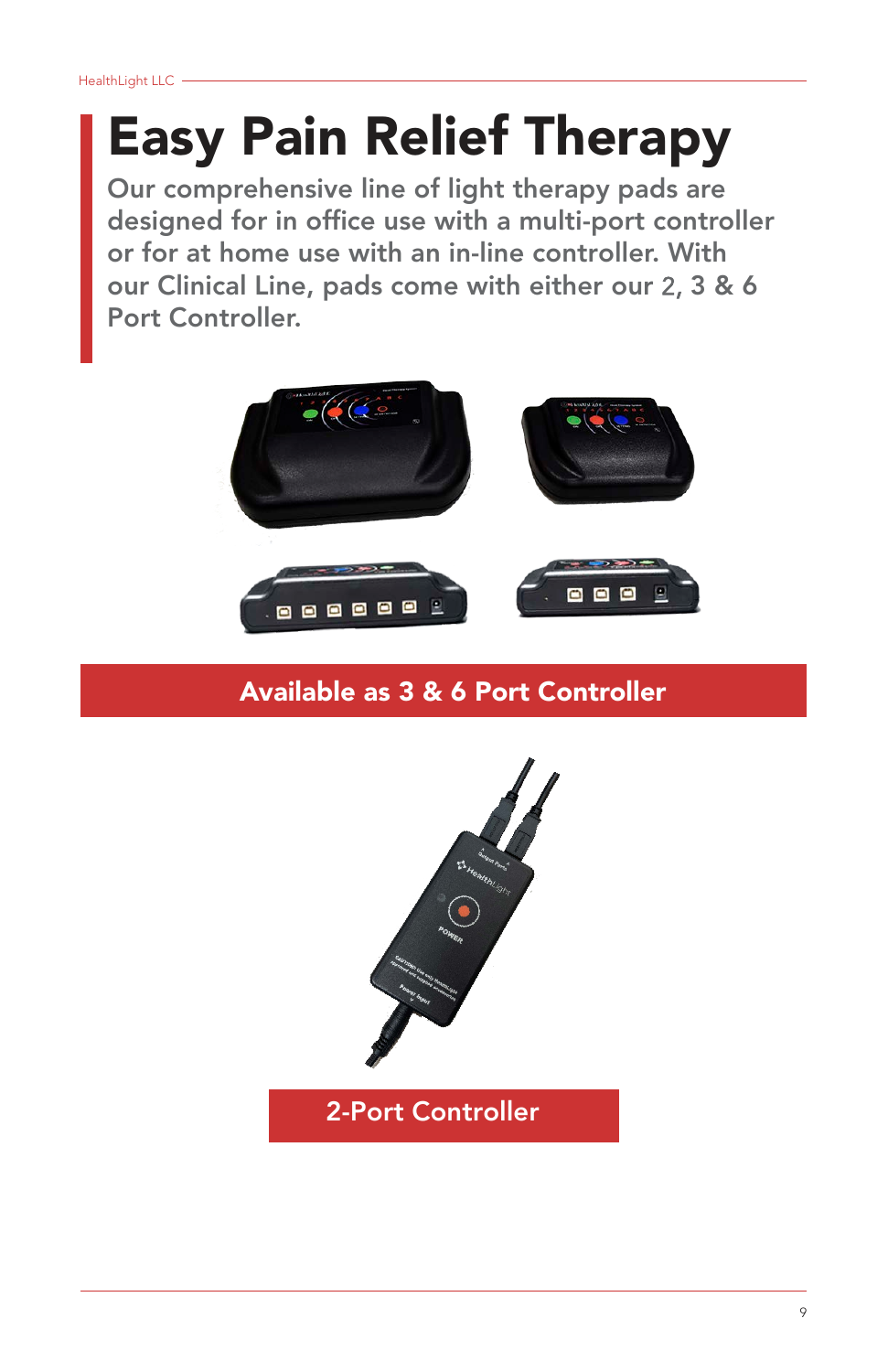### **Operating The Pads Is As Easy As 1, 2, 3**

- 1. Plug it in
- 2. Strap it on
- 3. Push the button

Ensure pad has direct contact with skin. Pads automatically shut off after 20 minutes.



20 Minutes, 3 or more times a week to experience change.

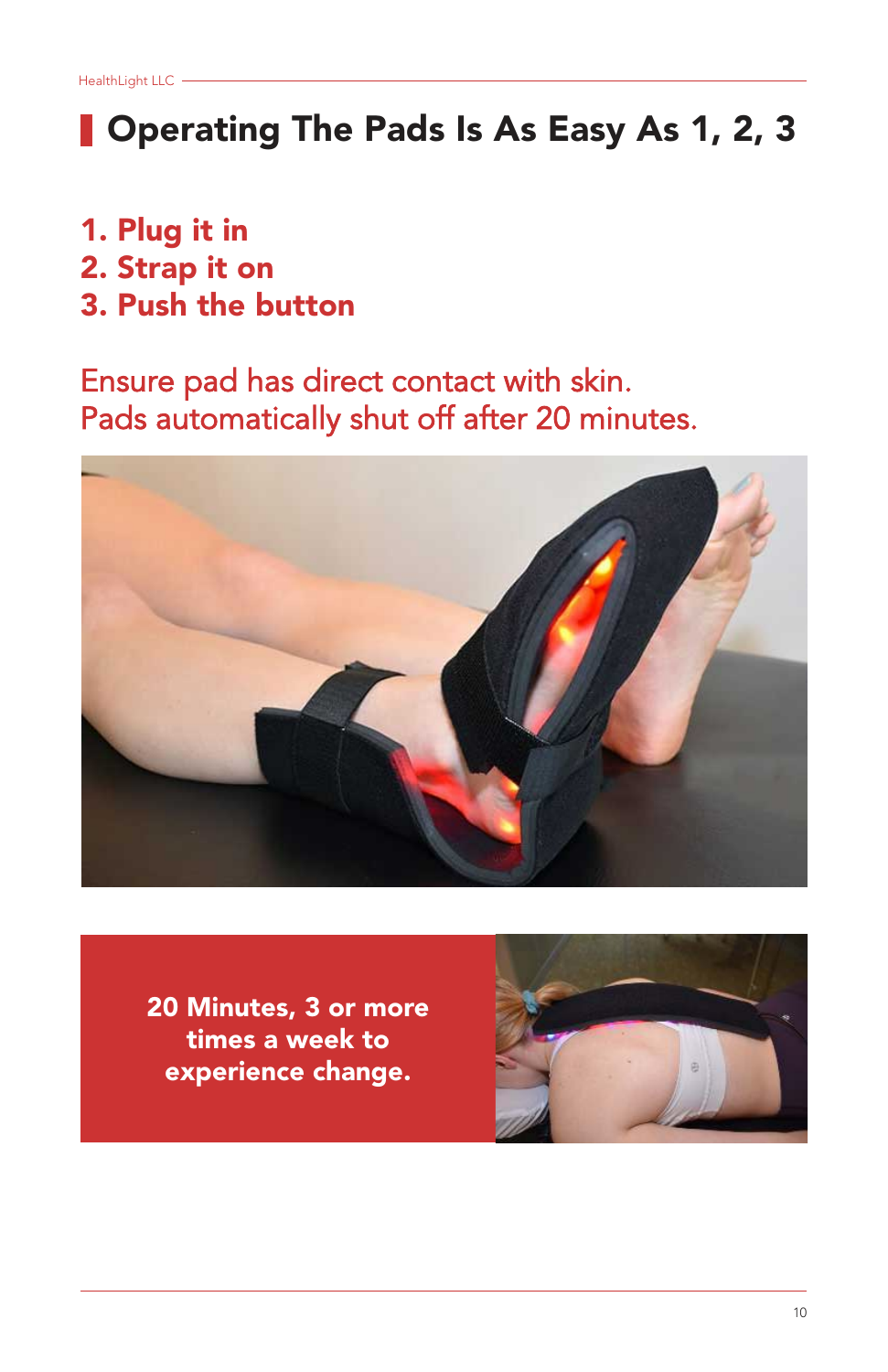### **Frequently Asked Questions**

#### What is infrared light therapy?

Decades of research found that certain wavelengths of light within the red, blue and infrared bands were very beneficial to living tissue.

#### What are the effects of light therapy?

The 1998 Nobel Prize was awarded to scientists who discovered the relationship between near infrared light, Nitric Oxide and increased circulation.

#### How does nitric oxide increase circulation?

During the 20 minute treatment, the infrared light energy releases nitric oxide from hemoglobin and endothelial cells. Nitric oxide is a signaling molecule that relaxes smooth muscle cells found in the arteries, veins, and lymph vessels. When these muscles relax, the vessels dilate, thus allowing increased circulation.

#### Who uses infrared light therapy?

Light therapy is currently being used in clinical and home settings around the world. Light therapy has been in use by the medical profession to increase circulation and reduce pain or more than 20 years.

#### What does it feel like when using Light Therapy?

A comforting, warm feeling. How often can the Light Therapy system be used? A minimum of three times per week for 8-12 weeks. More frequent usage can reduce the number of weeks necessary to reach maximum improvement. Typically, a regular schedule of maintenance treatments helps sustain the improvement.

#### Why do some pads have red light vs. blue lights?

The type of light correlates with how deep the light penetrates the skin. Blue lights tend to be used for surface level or just underneath the surface penetration. Red lights penetrate deeper into the skin and increases bloodflow.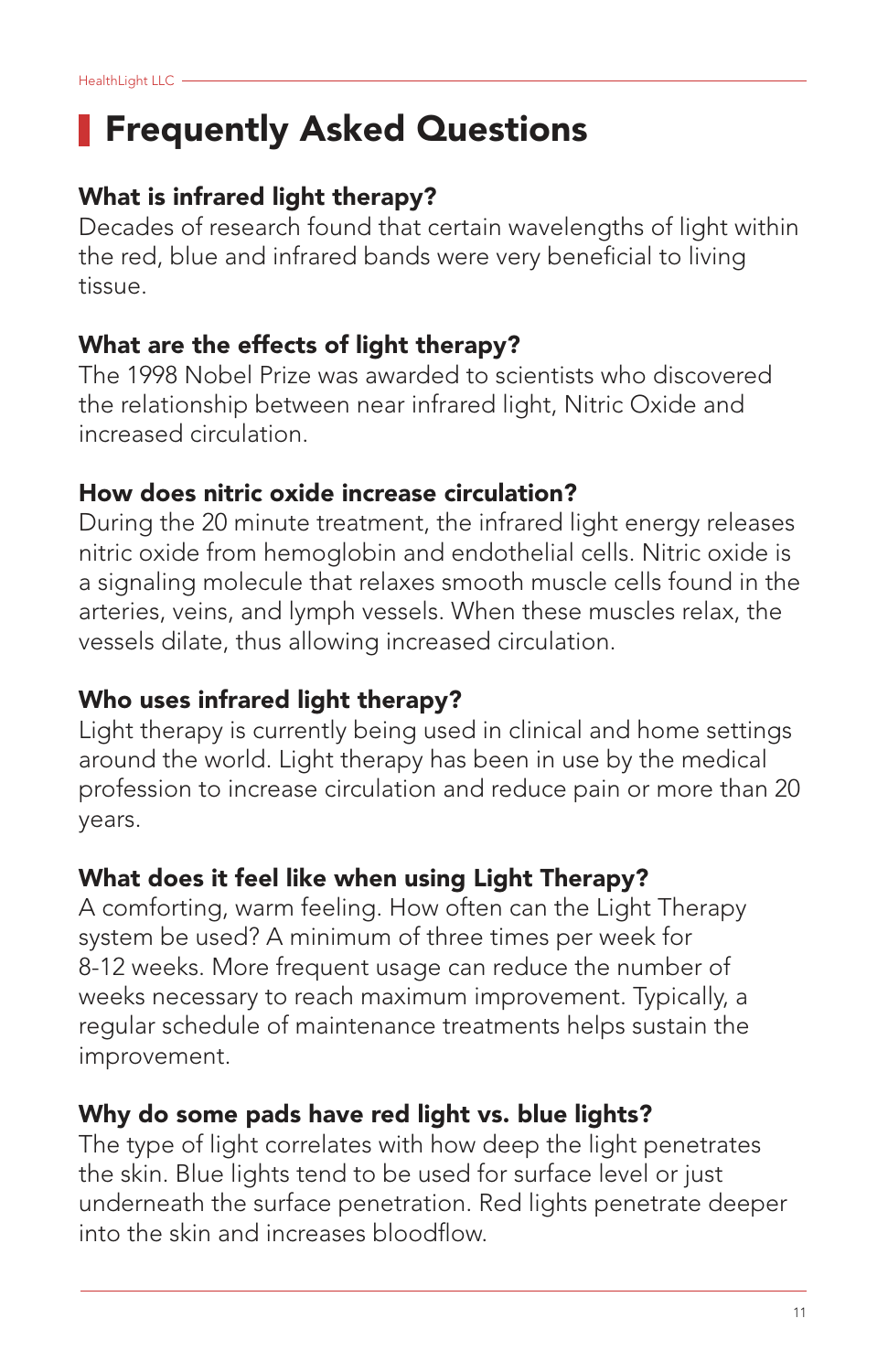### Questions you should ask when researching a light therapy device

There are multiple manufacturers and associated products available. You should ask the following questions when researching a Light Therapy Device.

#### Are the LEDs at the surface or recessed in the pad?Recessed LEDs lose power as the light travels to the surface.

HealthLight pads all have their LEDs at the surface.

#### Does the temperature of the pad rise above body temperature?

Depending on a patient's condition, if the pad is hot or getting hot, the patient may not feel it. It is better to have a pad that stays around body temperature.

All HealthLight pads operate near body temperature.

#### Are the pads manufactured in an ISO certified facility in the US?

Quality of the pads and controllers is very important. ISO is an international organization that certifies manufacturing facilities for following quality standards.

HealthLight pads are manufactured in Schaumberg IL at an ISO certified facility.

#### Are the pads cleared by the FDA?

Pads sold on Amazon, eBay and other online platforms may not be cleared by the FDA for usage in the US. Even some pads sold in healthcare ofices may not be cleared. Ask beore you buy.

HealthLight pads are FDA listed and are not sold on Amazon or eBay.

#### How long is each treatment?

Some available pads may require up to 80 minutes to complete a treatment cycle.

HealthLight pads take only 20 minutes.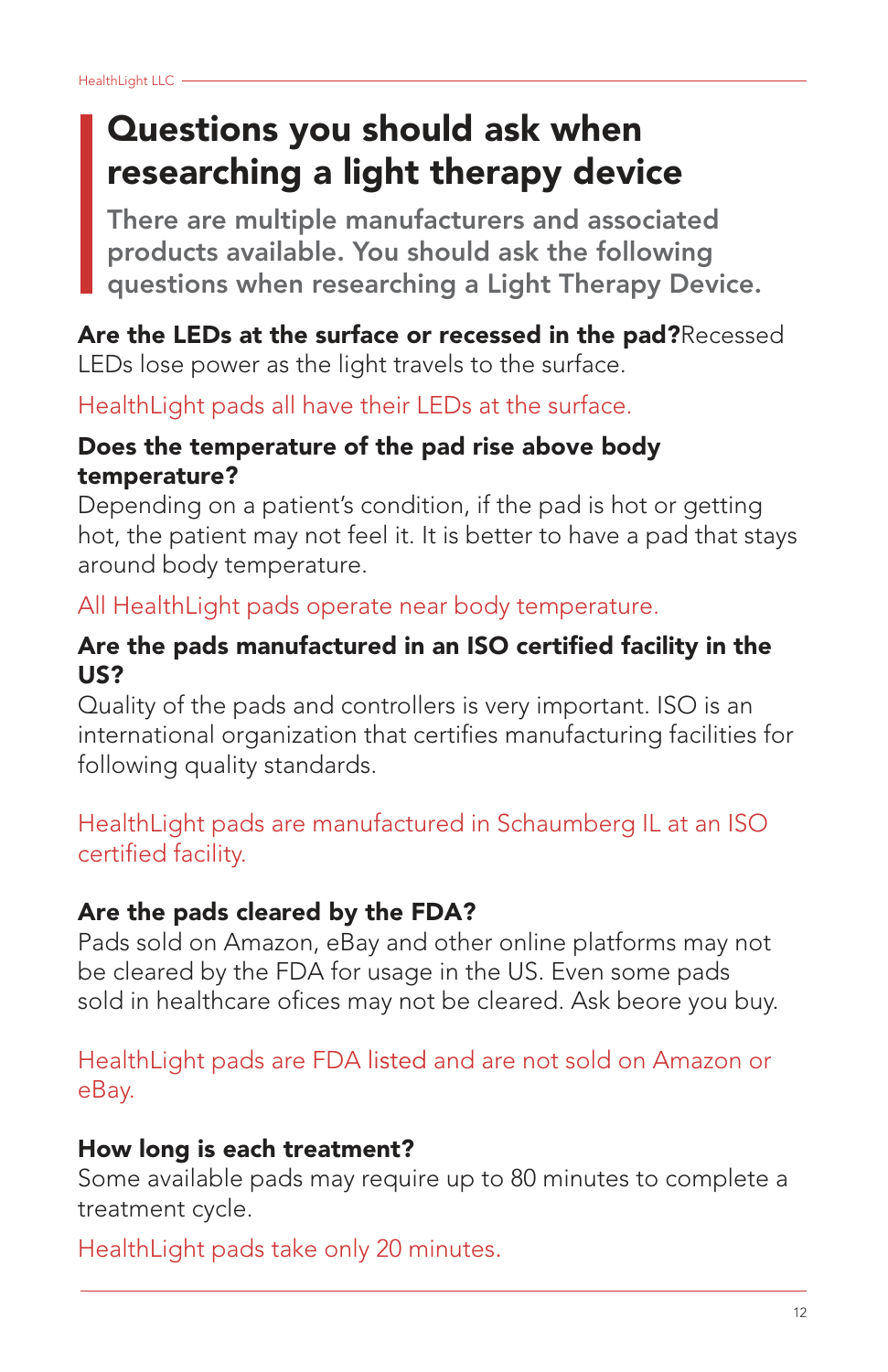# Bibliography

- 1. Mechanisms and Mitochondrial Redox Signaling in Photobiomodulation. Photochem Photobiol, 2018. 94(2): p. 199-212 https://pubmed.ncbi.nlm.nih.gov/29164625/
- 2. Mechanisms and applications of the anti-inflammatory effects of photobiomodulation. AIMS Biophys, 2017. 4(3): p. 337-361 https://pubmed.ncbi.nlm.nih.gov/28748217/
- 3. Photobiomodulation induces in vitro reepithelialization via nitric oxide production. Lasers Med Sci, 2018. 33(5): p. 1003-1008 https://pubmed.ncbi.nlm.nih.gov/29349512/